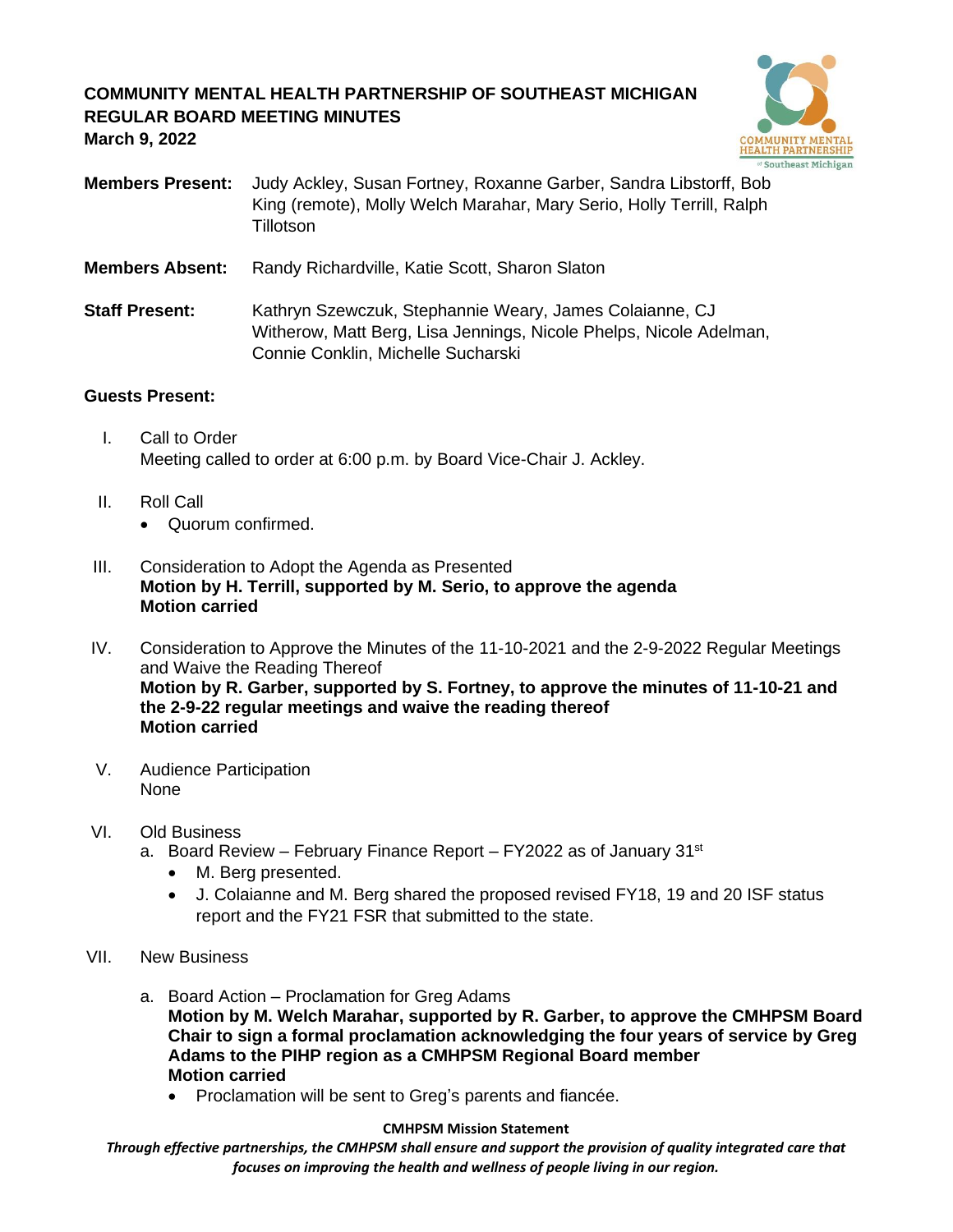- b. Board Action FY2022 Budget Revision **Motion by R. Garber, supported by M. Welch Marahar, to approve the FY2022 budget revision as presented Motion carried**
- c. Board Action FY2022 Q1 Provider Rate Adjuster Revenue **Motion by M. Welch Marahar, supported by M. Serio, to approve the recommended funding to be allocated to the CMHSPs to assist the regional provider network in delivering essential face-to-face services Motion carried** Roll Call Vote Yes: Ackley, Fortney, Garber, Libstorff, Welch Marahar, Serio, Terrill, Tillotson No: Non-voting: King Absent: Richardville, Scott, Slaton
- d. Board Action FY2021 QAPIP Evaluation Summary **Motion by R. Garber, supported by R. Tillotson, to approve the Annual Summary and Evaluation of the Quality Assessment and Performance Improvement Program (QAPIP) for FY2021 Motion carried**
- e. Board Action FY2022 QAPIP Plan Summary **Motion by R. Garber, supported by M. Welch Marahar, to approve the annual plan for quality assessment and improvement activities during the fiscal year 2022 Motion carried**
- f. Board Action Contracts **Motion by R. Tillotson, supported by M. Welch Marahar, to authorize the CEO to execute the presented contracts/amendments Motion carried**
- g. Board Action SIS Position Request **Motion by M. Welch Marahar, supported by R. Garber, to approve the creation of an additional Supports Intensity Scale (SIS) Assessor position Motion carried**
- h. Board Action Operations Specialist **Motion by R. Tillotson, supported by R. Garber, to approve the creation of one fulltime Operations Specialist position Motion carried**
- i. Board Information CEO Review Committee Update
	- Committee Chair M. Serio provided the plan for the upcoming CEO evaluation:
		- $\triangleright$  All board members and the 4 CMH directors to complete the SWOT form by the end of March and return it to either M. Serio or S. Weary. The committee will compile and review the responses and develop a work plan in conjunction with CEO J. Colaianne.

**CMHPSM Mission Statement**

*Through effective partnerships, the CMHPSM shall ensure and support the provision of quality integrated care that focuses on improving the health and wellness of people living in our region.*